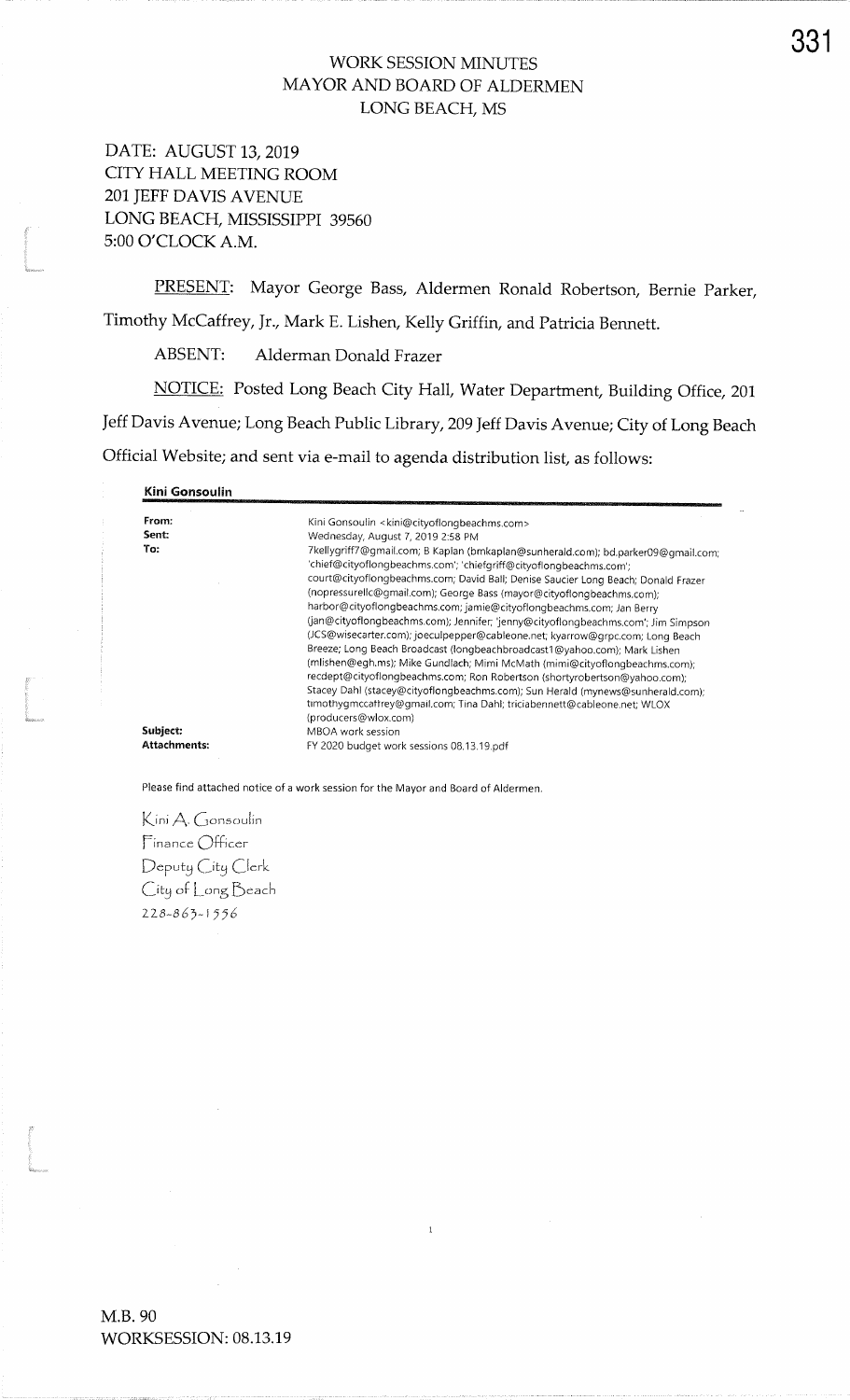# WORK SESSION MINUTES MAYOR AND BOARD OF ALDERMEN LONG BEACH, MS

DATE: AUGUST 13,2019 CITY HALL MEETING ROOM 2ol JEFF DAVIS AVENUE' LONG BEACH, MISSISSIPPI 39560 5:00 O'CLOCK A.M.



#### PUBLIC INFORMATION

LONG BEACH, MISSISSPPI

## MAYOR AND BOARD OF ALDERMEN WORK SESSION:

TUESDAY, AUGUST 13,2019, AT 5:00 O'CLOCK P.M. CITY HALL MEETING ROOM 201 JEFF DAVIS AVENUE LONG BEACH, MISSISSPPI 39560

> DISCUSS FISCAL YEAR 2019-2020 BUDGET

 $\lambda_{\rm{max}}$ 

No action taken.

 $\mathcal{A}^{\mathcal{A}}$ 

APPROVED:

\* :l. rF t! \* rF :F rF rF tt tt tt !t \* \* \* :t tt rt rt rt t+ :F rt rt

ina.<br>Prana

M.8.90 WORKSESSION: 08.13.19